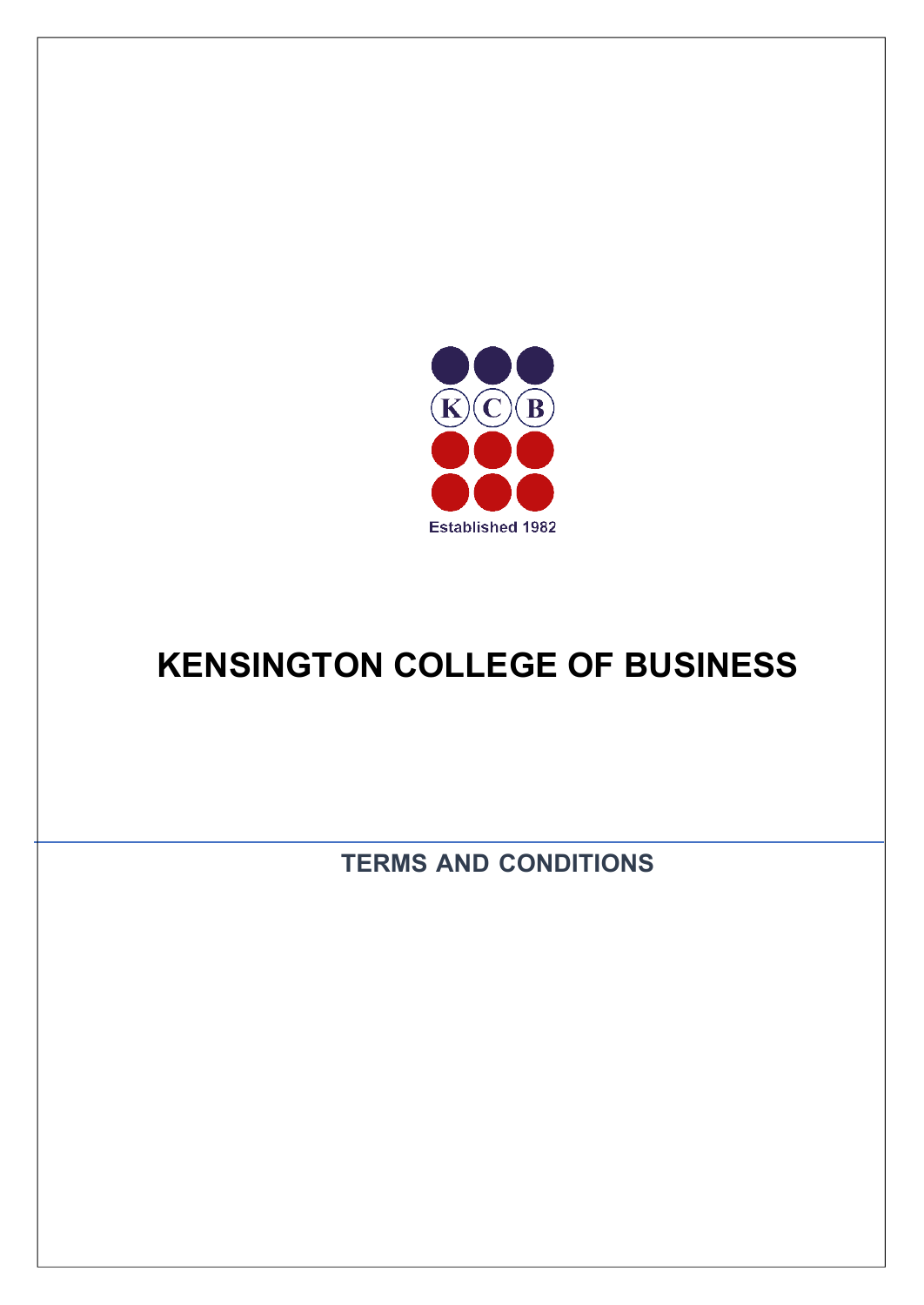## **TERMS AND CONDITIONS**

- 1. The student hereby confirms warrants and represents that they are fully aware of the subjects that are offered on their course and is fully aware of the facilities and services offered by Kensington Education Foundation Limited trading as Kensington College of Business ("the College" or "KCB").
- 2. The student hereby consents to the College processing personal data contained in this form, or other data which may be obtained from the student or others, including details of academic performance, learning support needs, disciplinary matters, destinations and comments on quality, closed circuit TV and video recording on the College premises, online recording of teaching materials/lectures/assessment activities, and holding the student's photograph which is used for any purpose connected with the student's application for admissions, immigration purposes, studies, health and safety, implementation of the Rules, to provide data that the College is required to hold or supply to the Higher Education Statistics Agency (HESA) or for any other legitimate reason. The student also gives consent by signing this document to the disclosure of such information for academic purposes, in response to requests for references relating to continuing education, training or employment, for implementation of the Rules, in relation to council tax matters, and to sponsors. The student also gives explicit consent for the College to check, verify or communicate any personal data that the student has provided in this form or at any other point on any other documents during and in support of the student's application for admission to the College with the UKVI. By signing this document, the student confirms their understanding that HESA pass data to organisations that need it to carry out their statutory functions connected with funding higher education.
- 3. The student hereby consents to the College obtaining and verifying their registration details, assessment registration and results from all professional institutes/examination bodies.
- 4. When enrolling, each student will be required to produce evidence of previous relevant examination performance and/or work experience. The College reserves the right to refuse admission to students who do not provide such evidence, in which event there will be no refund to the student.
- 5. Credit can only be confirmed after a student has registered and submitted documentary evidence of academic qualifications with course syllabi. The admissions office will evaluate credits from other institutions on a module-by-module basis. Students should not assume that their academic qualificationswill allow them credits until written confirmation has beengiven.
- 6. The College reserves the right not to commence any classes set out in the prospectus and to close, alter or combine classes which have commenced.

In that event it further reserves the right to decide in its entire discretion whether the whole fee, or any portion of it, shall be returned to the student.

- 7. If a student has submitted any false: forged documents/certificates/bank statements, the College will report the same to the UKVI/SLC/Awarding Bodies and any fees paid will be forfeited.
- 8. Subject to clauses 9 and 12 below, all fees are payable in advance. An additional £300 charge is incurred on payment by instalment plan. Subject to clause 9 below attendance at classes can only be allowed when the fee has been paid, or an application has been made to pay by instalments or for its remission, and such application has been accepted in writing by the College.
- 9. A Student whose fees are to be paid by the Student Loans Company, employer or other body directly to the College (a "**Funded Student**"), must produce written evidence of this funding. Until a Funded Student produces this evidence in a form acceptable to the College, they will be treated as pre- enrolled. "Pre-enrolled" means a status which allows the Funded Student at the College's discretion to attend their course, pending receipt of funding, but is not enrolled as student of the College. If a Funded Student does not produce written evidence of funding within 45 days of the day of this application, the Funded Student's pre-enrolment will automatically terminate and the Funded Student will have no further right to attend their course and have no further rights against the College.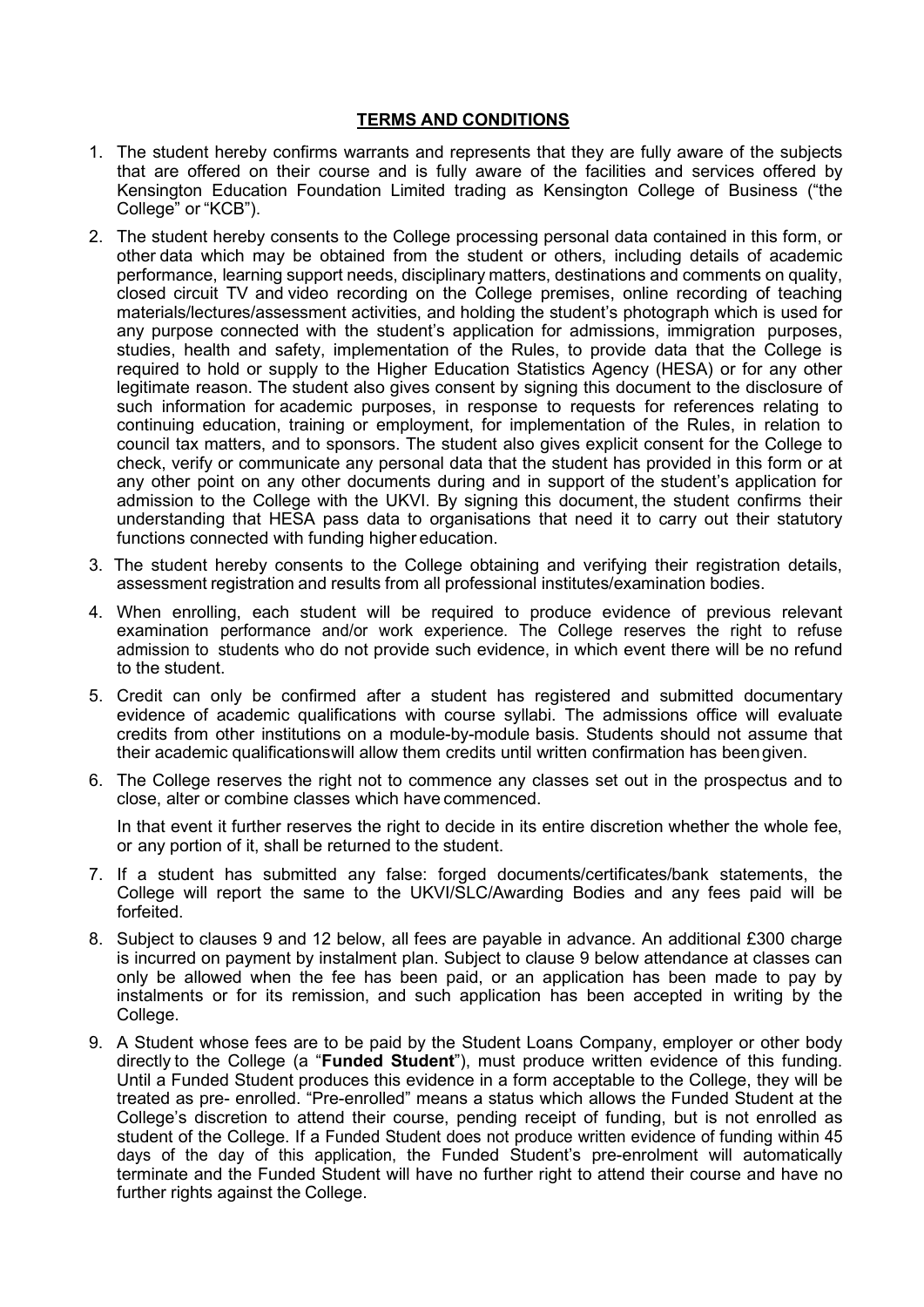- 10. Students who can provide evidence of refusal of funding from the SLC will not be personally liable for payment of tuition fees for their period of study up until the refusal notice was received.
- 11. The College reserves the right to refer students with outstanding fees to a debtcollection agency if their fees remain unpaid.
- 12. Students whose fees remain unpaid may be denied access to the College facilities, and the College reserves the right to withhold examination results, until payment is made.
- 13. Your course fees includes first attempt examination/coursework fees but not re-sit/repeat fees.
- 14. New students have a statutory right to cancel their contract (enrolment) with the College and withdraw from their course within 14 calendar days of enrolment. Withdrawal within this period will not incur any fees.
- 15. If a student intends to fund the course fees through a higher education loan or career development loan but such loan is declined by the loan provider or if the student fails to apply in a reasonable period of time as determined by the College, the student will become liable for any outstanding fees.
- 16. If the student decides to withdraw or go on leave of absence in the academic year, the amount of tuition fees that the student will be liable for, will vary depending on the date the student withdraws following enrolment "Withdrawal Date"):

|    | <b>Withdrawal Date</b>                      | <b>Fee Liability</b>        |
|----|---------------------------------------------|-----------------------------|
| a) | before the first day of term                | Nil                         |
| b) | on or after 14 days of term 1               | 25% of the full annual fee  |
| C) | after 3 month from the first day of term 1  | 50% of the full annual fee  |
| d) | after 5 months from the first day of term 1 | 100% of the full annual fee |

- 17. Students are required to attend all lectures, tutorials, tests/exams as specified on the timetable and to submit written work as required by the College/Awarding Body. The student also agrees that if they fail to achieve an attendance level of at least 80%, this could lead to disciplinary action including termination of the course, in which event there will be no refund to the student. Any Funded Student's attendance on a course while pre-enrolled counts towards their attendance level under this Clause 15.
- 18. Any absence of leave should be approved in writing by the College prior to the leave.
- 19. KCB reserves the right, as a part of this contract, to contact your parents or other responsible persons/organisations, should you be absent from lectures and not personally be contactable by the College.
- 20. The student agrees that they cannot change, defer, suspend or withdraw from the course offeredwithout prior written permission from the College.
- 21. The Director of the College reserves the right to enact disciplinary procedures and/or expel a student if they do not fulfil the above requirements or fails to act with an appropriate level of conduct when: in the College, attending online classes, dealing with staff or fellow students, representing the College or using facilities associated with the College off-campus. (Examples would include disrupting the general operation of the College; offensive, threatening, discriminatory or harassing behaviour; misrepresentation; misuse of the site/ facilities). In such an event there will be no refund to the student and the relevant authorities will be informed.
- 22. These terms are correct at the time of printing but is subject to alteration particularly relating to any new legal or regulatory requirements applying to the College.
- 23. Fees and sums paid for courses and course materials will be refunded if the College exercises its right to cancel the course if there are insufficient enrolments. A refund may also be made where (for applicants needing a student visa):